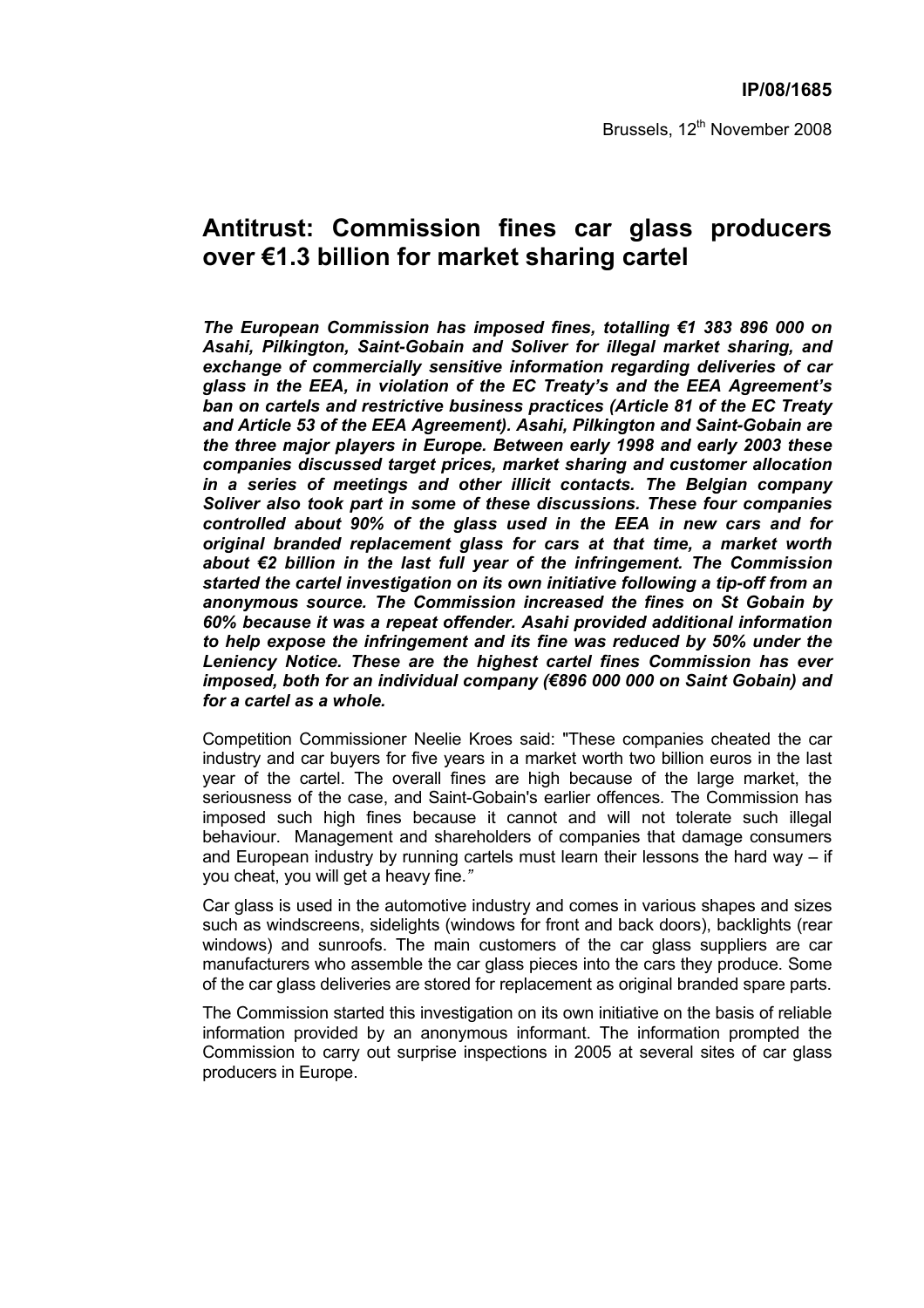After the inspections, the Japanese Asahi Glass Co. and its European subsidiary AGC Flat Glass Europe (formerly 'Glaverbel) filed an application under the 2002 Leniency Notice. Under the Leniency Notice, companies can benefit from a reduction of up to 100% if they enhance the Commission's ability to discover secret cartels. Asahi/Glaverbel cooperated fully with the Commission and provided additional information to help to expose the infringement and its fine was reduced by 50%.

### **The cartel**

Asahi, Pilkington, Saint-Gobain and Soliver held regular discussions with a view to allocating between themselves car glass supplies to car manufacturers in response to their tenders and to keeping the market shares of each individual car glass supplier as stable as possible at the European level.

The evidence uncovered by the Commission revealed several meetings at airports and hotels in different European cities (for example in Frankfurt, Paris and at Charles de Gaulle (Paris) and Zaventem (Brussels) airport hotels) during which Asahi, Pilkington, Saint-Gobain and Soliver discussed the allocation of car glass to be supplied for upcoming car models to be produced and renegotiations of on-going contracts, and exchanged commercially lucrative and confidential information.

## **Fines**

The fines in this case are based on the 2006 Guidelines on Fines (see IP/06/857 and MEMO/06/256). Under these Guidelines, fines reflect the overall economic significance of the infringement as well as the share of each company involved.

The cartel constitutes a very serious infringement of EC Treaty antitrust rules. In setting the fines, the Commission took into account the respective affected sales of the companies involved as well as the combined market share and the geographical scope of the cartel agreements.

The Commission increased the fines for St Gobain by 60% because it was a repeat offender, having already been fined for cartel activities in previous Commission decisions in 1988 for Flat Glass Benelux (see IP/88/784) and 1984 for Flat Glass Italy.

|                                         | the<br>Notice (%) | Reduction under Reduction under Fine* ( $\epsilon$ )<br>Leniency the Leniency<br>Notice $(\epsilon)$ |               |
|-----------------------------------------|-------------------|------------------------------------------------------------------------------------------------------|---------------|
| Saint-Gobain (France)                   | 0                 |                                                                                                      | 896 000 000   |
| Asahi/AGC Flat<br>Glass $50$<br>(Japan) |                   | 113 500 000                                                                                          | 113 500 000   |
| Pilkington (UK)                         |                   |                                                                                                      | 370 000 000   |
| Soliver (Belgium)                       |                   | 0                                                                                                    | 4 396 000     |
| <b>TOTAL</b>                            |                   |                                                                                                      | 1 383 896 000 |

#### **Fines**

(\*) Legal entities within the undertaking may be held jointly and severally liable for the payment of the fine